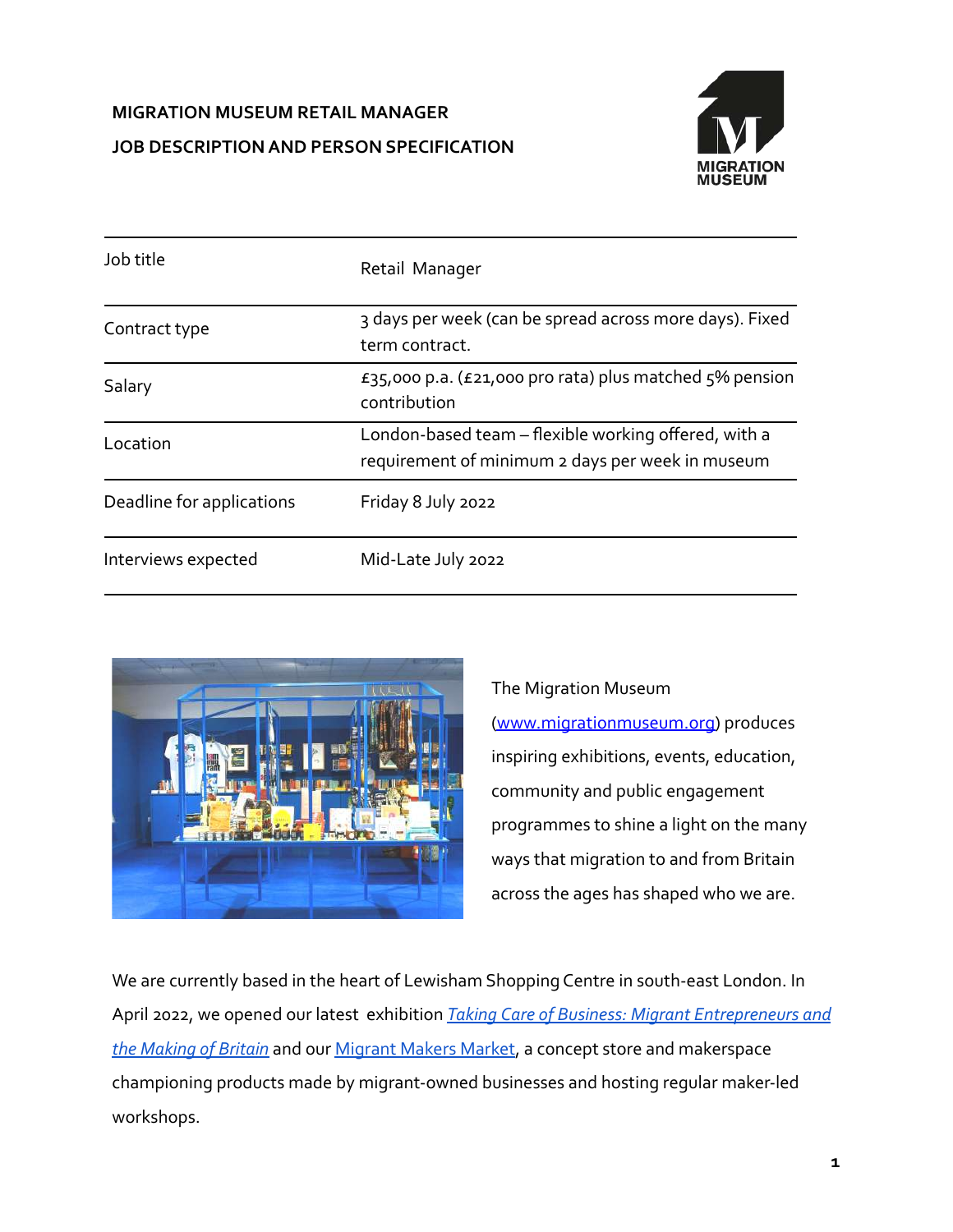#### **PRIMARY JOB PURPOSE**

To manage and grow a successful and sustainable retail offering which reflects the values and creative vision of the Migration Museum.

Working closely with others in the team, we want you to build our retail operation into a core part of our offer. As Retail Manager you will help us reach new audiences and tell stories through products which reflect contemporary migration issues and the UK's migration history.

#### **KEY RESPONSIBILITIES**

- 1. **Development of retail strategy -** There is a huge opportunity to build up our brand, grow our community and increase income through our retail operation. You'll be working with Sophie Henderson, our inspiring CEO and George Lewis, our experienced Development Director, to agree the budget, establish KPIs, and analyse performance to maximise growth of our online and physical shop.
- 2. **Product development** Alongside our award-winning Creative Director Aditi Anand you will test out ideas, develop exciting new products and build partnerships that link to our exhibitions and creative outputs.
- 3. **Online store management** We want to build an experience-led retail offer. You'll be crafting compelling product copy, sourcing photography and building online collections and landing pages to reflect seasonal offers/ranges or new product launches and achieve great conversion rates.
- 4. **Retail operations** You'll keep things running smoothly and efficiently managing logistics, stock, POS equipment, online order fulfilment. You'll be happy to be hands on,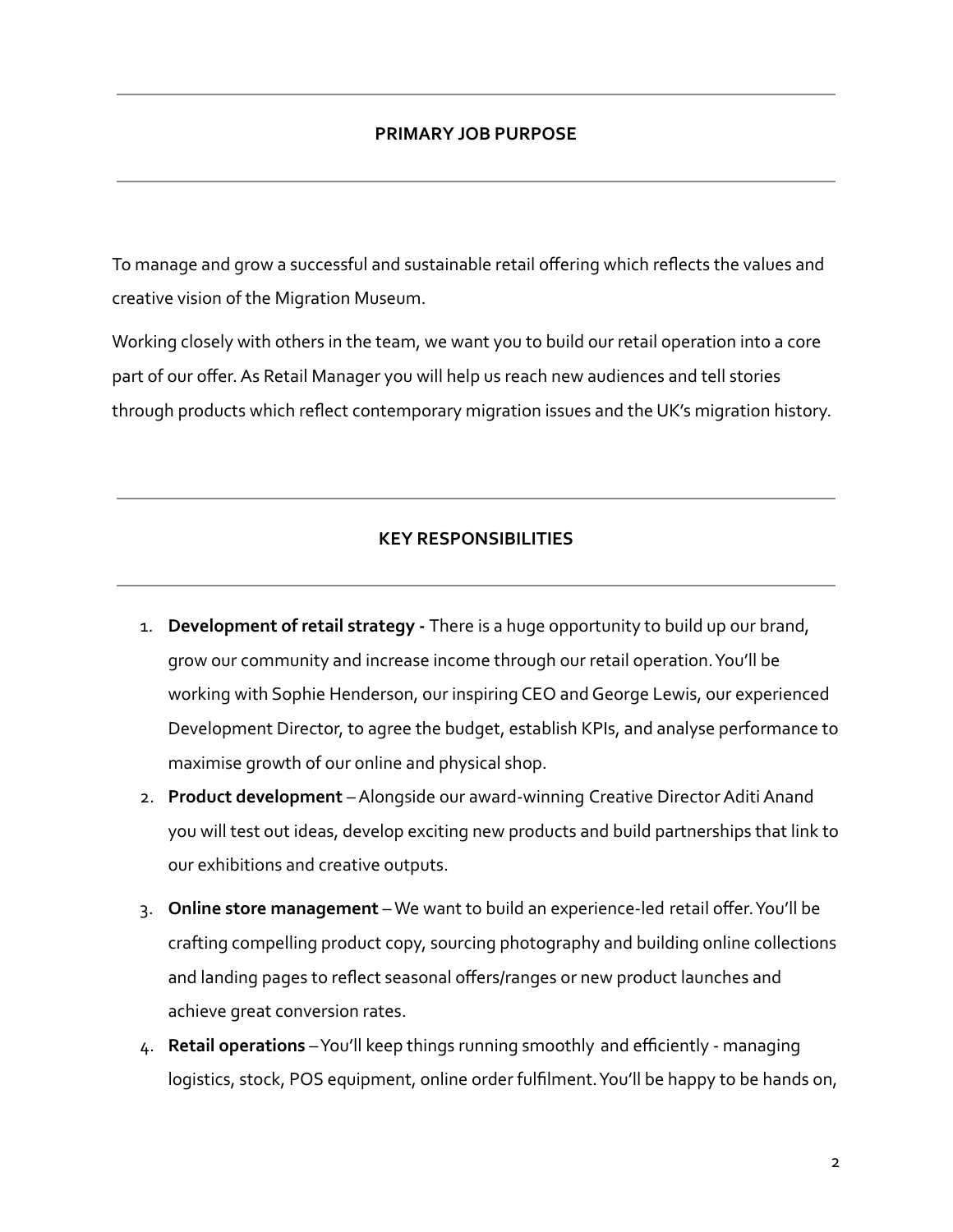but also coordinate with our fantastic Front of House team (who staff our museum shop) when extra help is needed.

- 5. **Visual merchandising** You'll deliver high standards of presentation throughout the shop, to enhance customer experience and maximise sales.
- 6. **Shop marketing** Supported by our marketing and communications team, you'll explore, plan and develop retail marketing campaigns which engage our online and offline audiences.
- 7. **Customer service** You'll respond to online enquiries and train front of house staff on customer service and product stories.

## **PERSON SPECIFICATION**

### **Essential**

- An entrepreneurial attitude an ability to spot opportunities and implement ideas. This would be an excellent role for someone who has vision, initiative and a drive to make a major difference to a small, but growing organisation.
- A successful track record in retail demonstrating that you can operate, manage and grow a retail operation.
- Demonstrable commercial ability and experience of managing budgets and other resources.
- Experience of building and maintaining successful relationships with suppliers and other retail services.
- Excellent organisational skills an ability to plan in advance, communicate effectively and work to deadlines.
- Previous experience of using Shopify (or similar retail platform).
- Proven ability to craft compelling, accurate copy and messaging in line with organisational tone of voice.
- Excellent customer service skills and dedication to high quality customer experience.